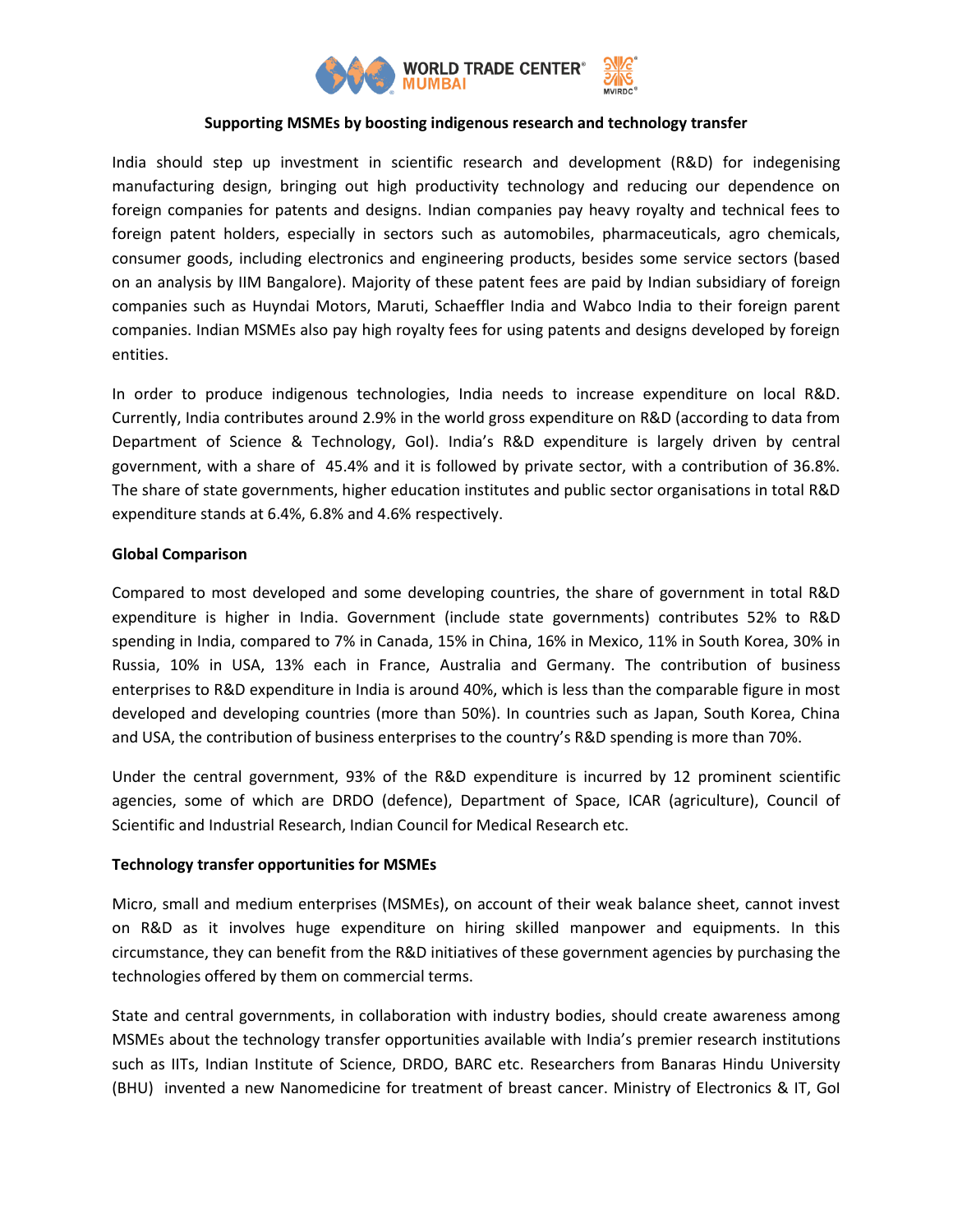

has identified 17 nano electronic projects for technology transfer to local industry under the Atma Nirbhar Bharat. SCTIMST, which is a medical science and technology institute under Department of Science & Technology, transfers technology for production of medical equipments such as blood flowmeters, cardiovascular devices, neuro-prosthetic devices and in vitro diagnostics, to name a few. Since the outbreak of the pandemic, this institute has supported industry by transfering technologies for diagnostic kits, disinfection bins, super absorbent gel and other medical products. ARCI-Hyderabad, which is another autonomous research body of the Department of Science and Technology, has transferred technology for cost effective Lithium Titanate (LTO) manufacturing in Li-ion battery. Similarly, the CSIR-National Chemical Laboratory, Pune has developed flexible electronics technology to handhold the Indian chemical industry foray into the niche area of electronic chemicals.

We should also create awareness about the i-STED (Innovation, Science and Technology led Entrepreneurship Development) progam of Government of India that supports micro enterprises through transfer of technology for various products.

### **Notifications**

#### **PIB**

Launch of online filing of applications for AEO T2 and AEO T3

<https://pib.gov.in/PressReleseDetail.aspx?PRID=1733432>

Webinar on women in renewable energy and sustainability

<https://pib.gov.in/PressReleseDetail.aspx?PRID=1733498>

Minister invites firms from Indo-Pacific region to utilize PLI Schemes worth USD 26 billion in 13 sectors

<https://pib.gov.in/PressReleseDetail.aspx?PRID=1733383>

India begins export of Geographical Indications certified Bhalia wheat from Gujarat

<https://pib.gov.in/PressReleseDetail.aspx?PRID=1733412>

First aircraft purchase order by a GIFT city (Gujarat International Finance Tec) based leasing company

<https://pib.gov.in/PressReleseDetail.aspx?PRID=1733463>

Minister discusses bilateral ties in agriculture with Member of the European Commission

<https://pib.gov.in/PressReleseDetail.aspx?PRID=1733482>